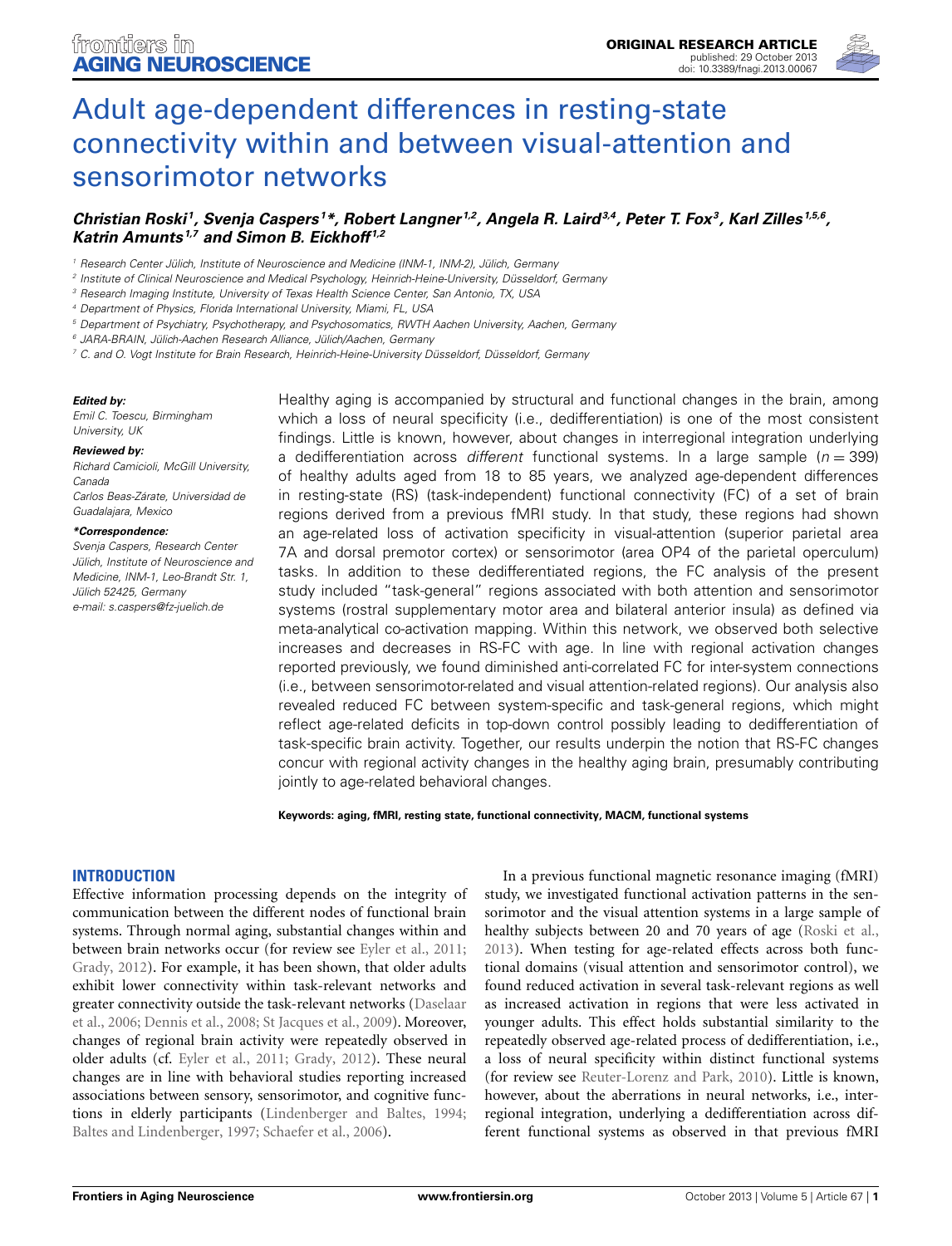study. This raises the question to which extent the interaction within and between functional systems becomes less differentiated as a consequence of healthy aging. In this context it should be noted that age-related changes in the interplay between visual attention processes and the sensorimotor system might provide additional insights into the physiological changes across multiple brain systems with healthy aging. In addition to providing a complementary, network-based perspective on age-related dedifferentiation across systems, improved knowledge of age-related changes in functional integration may also provide an important background for the assessment of network pathology caused by neurodegenerative disorders. For example, it is assumed that the cognitive deficits in Alzheimer's disease may be attributed to the disease's severe effects on functional networks marked by a profound disruption of functional connectivity (FC) within and across brain networks (for review see [Delbeuck et al.](#page-8-5), [2003\)](#page-8-5). In this context, however, it remains an open question whether similar age-related FC changes in connectivity between/within the sensorimotor and visualattention systems may also be found in healthy aging, as suggested by the previously observed, dedifferentiated, recruitment pattern.

These considerations promoted the current analysis of agerelated changes in functional integration between regions of the visual-attention and sensorimotor systems that were previously shown to feature reduced functional specificity with increasing age. Our aim was thus to address the changes in network interactions underlying the observed dedifferentiation across functional domains. This goal was pursued by investigating age-related alteration of task-independent, i.e., resting-state (RS), FC between regions of the visual-attention or sensorimotor systems (functional seeds) that show a dedifferentiated recruitment pattern with increasing age. In this context it should be noted that temporally correlated brain activity in spatially distinct regions (i.e., FC) may not only arise from direct interaction [\(Eickhoff and Grefkes, 2011\)](#page-8-6). Rather, FC, particularly between different functional systems, may also be mediated by task-general regions interacting with regions from either system. The inclusion of these regions (in addition to the functionally defined seed regions) in the FC analysis should hence offer insights into the mechanisms underlying the change of network interactions between the brain systems in the elderly.

In the present study, we investigated changes of RS-FC between functional seeds that showed an age-related dedifferentiated recruitment pattern and task-general regions that are functionally related to them. The functional seeds were defined based on results from a previous fMRI study [\(Roski et al., 2013\)](#page-9-3), whereas the task-general brain regions were identified via metaanalytic connectivity modeling (MACM; [Eickhoff et al., 2010;](#page-8-7) [Robinson et al., 2010\)](#page-9-5). Once these task-general regions were defined, a two-step RS-FC network analysis was performed. In the first step, the task-independent connectivity pattern of all regions was analyzed in a large adult sample  $(n = 399)$ . In the second step, age-related changes in task-independent FC for this set of seed regions were analyzed in the same sample. This approach of examining the RS-FC including task-general regions in a large sample of healthy subjects should provide insights into age-related changes in the functional coupling between brain regions involved in sensorimotor and visual attention processing.

#### **MATERIALS AND METHODS**

The initial seed regions for the current connectivity analysis were provided by regions that showed a less differentiated neural activity pattern across the sensorimotor and the visual attention [systems](#page-9-3) [with](#page-9-3) [age,](#page-9-3) [i.e.,](#page-9-3) [an](#page-9-3) [age-by-task](#page-9-3) [interaction](#page-9-3) [\(](#page-9-3)Roski et al., [2013\)](#page-9-3). As mentioned above, additional task-general regions (i.e., regions that consistently interact with each of these seed regions) were defined using MACM. The ensuing set of brain regions (seed regions from the fMRI study and task-general regions from the MACM analysis) were analyzed in a twostep RS-FC network analysis to unveil (i) the task-independent inter-regional FC within the combined set of brain regions, and (ii) to analyze age-related changes of FC within this network. All specified analyses are described in detail in the following sections.

## **DEFINITION OF SEED REGIONS** *Seed regions based on fMRI*

Seed regions were derived from a previous fMRI study on age-related changes in neural correlates of sensorimotor and visual attention processing [\(Roski et al.](#page-9-3), [2013\)](#page-9-3). For the present study, only regions that showed an age-by-task interaction were included (**[Figure 1](#page-1-0)**): bilateral area OP4 of the parietal operculum [\(Eickhoff et al.](#page-8-8), [2006a](#page-8-8)[,b\)](#page-8-9) showed a decrease in activation during a motor task (finger tapping) but an increase in activation during a visual attention task (target letter counting) in elderly participants. In contrast, bilateral superior parietal area 7A [\(Scheperjans et al.](#page-9-6), [2008a](#page-9-6)[,b\)](#page-9-7) and the rostral part of the dorsal premotor cortex (dPMC; cf. [Brown et al., 2004](#page-8-10); [Ford et al.](#page-8-11), [2005](#page-8-11); [Amiez et al.](#page-8-12), [2006\)](#page-8-12) showed the opposite pattern: an age-related decrease in activation during the visual attention task and an increase in activation during the motor task.



<span id="page-1-0"></span>(cytoarchitectonically defined; [Eickhoff et al., 2006a](#page-8-8)[,b\)](#page-8-9).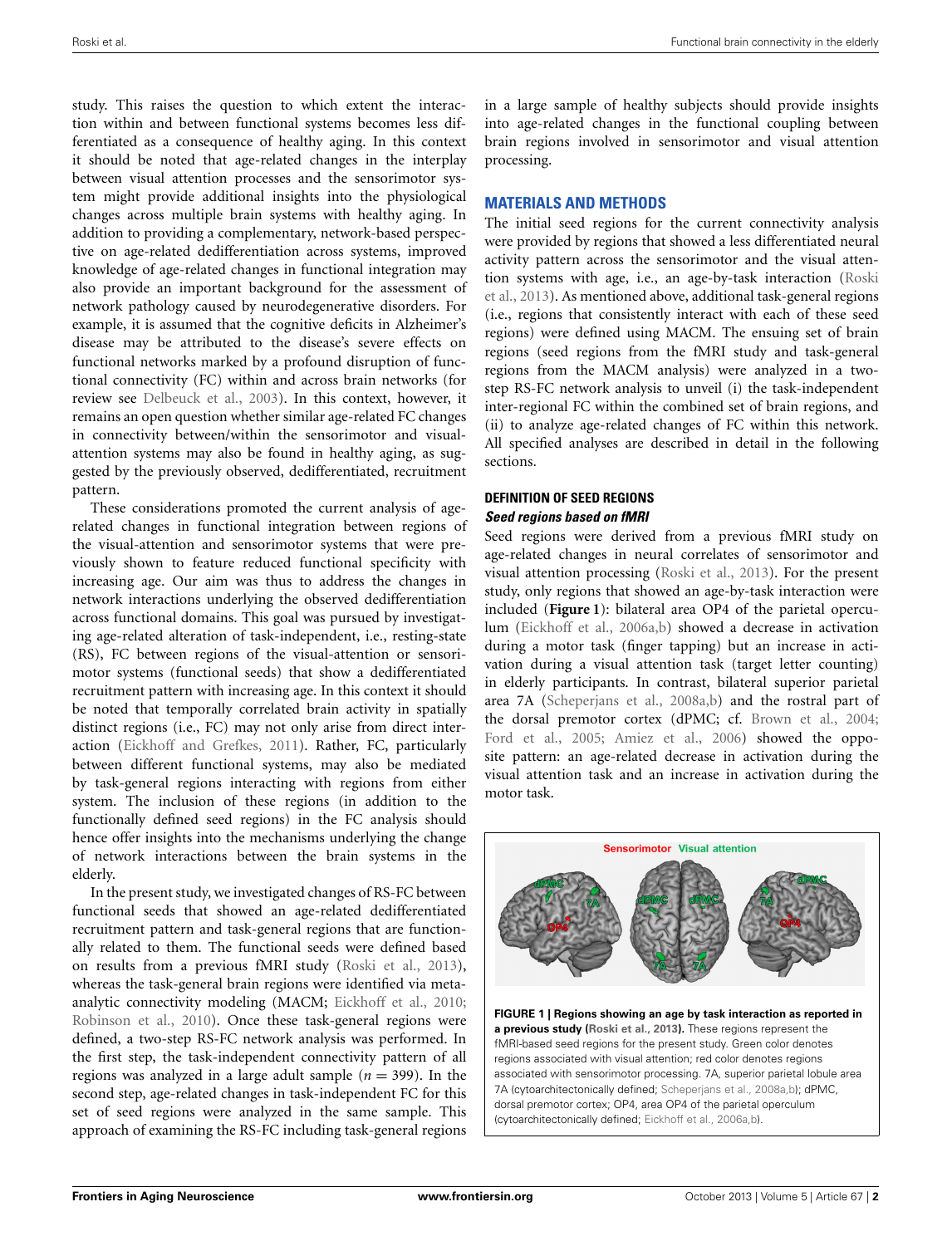## *Task-general regions*

Besides these functionally defined seeds, we also included taskgeneral regions in the current analysis. We considered those regions to be task-general since, across tasks, they showed a consistent functional relation to each of the regions derived from the fMRI study. To identify these regions, we first mapped the taskdependent co-activation pattern for each of the above-mentioned seed regions using MACM. Subsequently, a conjunction analysis across the resulting co-activation maps using a minimum statistic approach revealed those regions that were functionally related to all fMRI-based seeds.

Here we used the BrainMap database [\(Laird et al., 2009,](#page-9-8) [2011;](#page-9-9) www*.*[brainmap](www.brainmap.org)*.*org) to assess the co-activation pattern of each seed [\(Eickhoff et al., 2010](#page-8-7)), considering all experiments which reported stereotaxic coordinates from normal mapping studies (no interventions and no group comparisons) in healthy subjects using either fMRI or positron emission tomography (PET). These inclusion criteria yielded (at the time of analysis) ∼7200 functional neuroimaging experiments. For each individual seed region (left/right OP4, 7A, DPMC) we proceeded as follows: first, we identified the 100 experiments in BrainMap that reported activation closest to it (see **[Table 1](#page-2-0)**). Then we tested for convergence across (all) foci reported in these experiments using the revised version [\(Eickhoff et al., 2009](#page-8-13)) of the activation likelihood estimation (ALE) approach. Using random-effects inference, the ALE maps reflecting the convergence of co-activations with each seed region, were thresholded at  $p < 0.05$  (cluster-level family wise error corrected; cluster-forming threshold: *p <* 0*.*001 at voxel level) and converted to Z-scores for visualization (see supplementary material **Figure S1**). As experiments were selected by activation close to the seed, highest convergence will be observed in the seed region (cf. **[Table 1](#page-2-0)**). Significant convergence in other brain regions in turn indicates consistent co-activation over experiments and, hence, FC with the seed [\(Jakobs et al.](#page-8-14), [2012](#page-8-14)).

To identify task-general regions for the subsequent RS-FC analysis, i.e., regions that were significantly co-activated with all seeds, we performed a conjunction analysis across the respective MA[CM](#page-9-10) [results](#page-9-10) [using](#page-9-10) [the](#page-9-10) [conservative](#page-9-10) [minimum](#page-9-10) [statistic](#page-9-10) [\(](#page-9-10)Nichols et al., [2005](#page-9-10)). This approach showed that the bilateral anterior insular cortex (AIC; MNI: −32, 20, 6; 36, 18, 4) was consistently co-activated with all seed regions (**[Figure 2](#page-2-1)**). Also a region within the rostroventral supplementary motor cortex (SMAr; 2,

<span id="page-2-1"></span>

0, 56), rostrally bordering the pre-SMA and ventrally bordering the middle cingulate cortex [\(Palomero-Gallagher et al., 2008,](#page-9-11) [2009](#page-9-12); [Hoffstaedter et al.](#page-8-15), [2012\)](#page-8-15), was consistently co-activated with each seed region. Both regions were hence defined to hold a task-general function across sensorimotor and visual attention processes.

# *Combined set of seed regions—fMRI-based seed regions and task-general regions*

The fMRI-based seed regions (visual attention and sensorimotor) and the MACM-derived task-general seed regions conjointly represented the combined set of our seed regions, comprising sensorimotor area OP4 and attention-related dPMC and area 7A, as fMRI-based seed regions, as well as SMAr and AIC as task-general regions (**[Figure 3](#page-2-2)**).

## **RESTING-STATE ANALYSIS**

An RS-FC network analysis was implemented to analyze the taskindependent FC between these seed regions and its change with

<span id="page-2-0"></span>

| Table 1   Location of seed regions and maximum distance to relevant |
|---------------------------------------------------------------------|
| foci within BrainMap.                                               |

| Seed       | Peak coordinate | <b>Maximum</b><br>distance (mm) |  |
|------------|-----------------|---------------------------------|--|
| region     | (MNI: x,y,z)    |                                 |  |
| 7A left    | $-29, -66, 57$  | 6.9                             |  |
| 7A right   | $32, -66, 56$   | 7.1                             |  |
| OP4 left   | $-44, -17, 12$  | 7.3                             |  |
| OP4 right  | $50, -14, 11$   | 7.4                             |  |
| dPMC left  | $-41, 2, 50$    | 5.7                             |  |
| dPMC right | 35, 6, 60       | 7.8                             |  |



<span id="page-2-2"></span>**FIGURE 3 | Combined set of seed regions (schematic), comprising fMRI-based seed regions (visual attention and sensorimotor) derived from [Roski et al.](#page-9-3) [\(2013](#page-9-3)) and task-general regions derived from meta-analytic connectivity modeling.** 7A, superior parietal lobule area 7A; AIC, anterior insular cortex; dPMC, dorsal premotor cortex; OP4, area OP4 of the parietal operculum; SMAr, rostroventral supplementary motor area.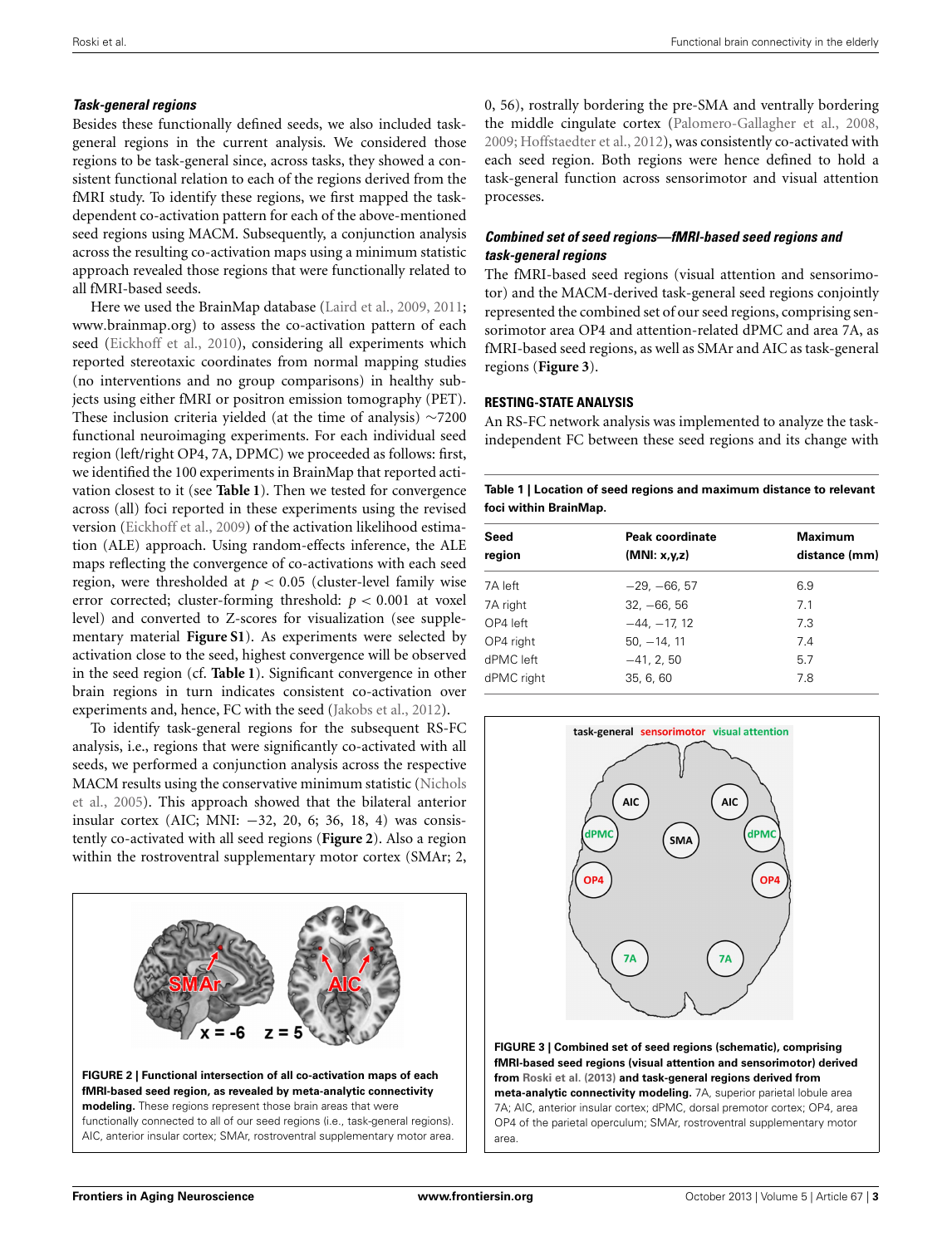age for all possible connections between the combined set of seed regions (fMRI-based and task-general).

#### *Sample*

Inter-regional RS-FC for the combined set of seed regions was assessed by using RS fMRI data from 399 healthy volunteers, aged 18–85 years (*Mean* = 41.8, *SD* = 16.8, *Median* = 41, *IQR* = 29). All participants (46% female) were without any record of neurological or psychiatric disorders and gave their written informed consent to participate in the study. The data were contributed by four sites (see **[Table 2](#page-3-0)**). Joint (re-)analysis of the data was approved by the local ethics committee of the Heinrich Heine University Düsseldorf.

#### *Imaging and pre-processing*

During scanning participants were instructed to let their mind wander but not to fall asleep which was confirmed by postscan debriefing. For each subject the RS EPI images were acquired using blood-oxygen-level-dependent (BOLD) contrast (cf. **[Table 1](#page-2-0)**). Image acquisition was preceded by dummy images allowing for magnetic field saturation which were discharged prior to further processing using SPM8 [\(www](www.fil.ion.ucl.ac.uk/spm)*.*fil*.*ion*.*ucl*.*ac*.*uk/ [spm\)](www.fil.ion.ucl.ac.uk/spm). The EPI images were first corrected for head movement by affine registration using a two-pass procedure. For normalization the mean EPI images were segmented into gray matter, white matter and cerebrospinal fluid using the "unified segmentation" approach [\(Ashburner and Friston, 2005\)](#page-8-16). The resulting parameters of a discrete cosine transform, which define the deformation field necessary to move subject data into MNI space, were then combined with the deformation field transforming between the latter and the MNI single-subject template. The ensuing deformation was subsequently applied to the individual EPI volumes which thereby were transformed into the MNI single-subject space and resampled at 1.5 mm isotropic voxel size. Finally, images were smoothed by a 5-mm FWHM Gaussian to meet requirements of the general linear model and compensate for residual anatomical variations.

#### *Analysis*

FC analyses may be influenced by several confounds such as physiological processes, e.g., fluctuations related to cardiac and respiratory cycles and in particular motion-related effects (Bandettini and Bullmore, [2008;](#page-8-17) [Fox et al., 2009](#page-8-18)). In order to reduce spurious correlations, variance that could be explained by the following nuisance variables was removed from each voxel's time series [\(Reetz et al., 2012;](#page-9-13) [Zu Eulenburg et al.](#page-9-14), [2012](#page-9-14); [Satterthwaite et al.](#page-9-15), [2013](#page-9-15)): (i) the six motion parameters derived from the image realignment, (ii) the first derivatives of the six motion parameters, (iii) mean gray matter, white matter and cerebrospinal-fluid signal per time point as obtained by averaging across voxels attributed to the respective tissue class in the SPM8 segmentation. All nuisance variables entered the model as first and second order terms. Following confound removal data was band pass filtere[d preserving frequencies between 0.01 and 0.08 Hz \(](#page-8-19)Biswal et al., [1995](#page-8-19); [Greicius et al., 2003](#page-8-20); [Fox and Raichle](#page-8-21), [2007\)](#page-8-21). The time course of each seed region was then extracted for each subject as the first eigenvariate of all gray-matter voxels located within 5 mm of the peak coordinate. For each subject the time-series data of all seed regions was then cross-correlated to quantify the degree of FC between the seed regions. The ensuing pair-wise correlation coefficients were subsequently transformed into Fisher's Z scores. Statistically significant connectivity was assessed via one-sample *t*-tests ( $p < 0.05$ , corrected for multiple comparisons using the false discovery rate). Subsequently, the same Fisher-Z transformed correlation coefficients for each connection were rank-correlated with age to test for age-related changes in interregional coupling. The results of this correlation analysis were regarded significant if they passed a threshold of  $p < 0.05$ , corrected for multiple comparisons using the false discovery rate. Finally, we analyzed the connectivity in the 100 youngest and 100 oldest participants for all connections showing significant age-related changes, to corroborate the correlational findings. Moreover, this analysis permits a more detailed analysis of each age-related change of RS-FC to test, e.g., if an age-related FC increase represents a significant change from negative to positive FC or from negative to absent FC. The former pattern would imply an inversion of the RS communication (i.e., an increased functional interplay for relevant regions), while the latter would imply a loss of communication between brain regions.

#### **RESULTS**

#### **RS-FC WITHIN AND BETWEEN FUNCTIONAL SYSTEMS**

We found significant RS-FC for several connections within the combined set of seed regions. Significant positive coupling was

<span id="page-3-0"></span>

| Table 2   Characteristics of the sample. |     |                  |               |                                                                      |  |  |
|------------------------------------------|-----|------------------|---------------|----------------------------------------------------------------------|--|--|
| Source site                              | n   | Mean age (range) | Sex: male (%) | Measurement parameters <sup>a</sup>                                  |  |  |
| RWTH University Hospital Aachen, Germany | 47  | 36.5 (19–59)     | 46            | $3T/250/2.2/30/80^{\circ}/3.1 \times 3.1 \times 3.1$ mm <sup>3</sup> |  |  |
|                                          | 28  | 63.4 (55-72)     | 71            | $3T/270/2.2/30/90^{\circ}/3.1 \times 3.1 \times 3.1$ mm <sup>3</sup> |  |  |
| Research Center Jülich, Germany          | 51  | 28.3 (18-59)     | 57            | $3T/250/2.2/30/90^{\circ}/3.1 \times 3.1 \times 3.1$ mm <sup>3</sup> |  |  |
|                                          | 100 | 45.1 (21-71)     | 48            | $3T/300/2.2/30/90^{\circ}/3.1 \times 3.1 \times 3.1$ mm <sup>3</sup> |  |  |
| ICBM, Montreal, Canada <sup>b</sup>      | 41  | 40.6 (19-78)     | 42            | 1.5T/256/2.0/50/90°/4.0 $\times$ 4.0 $\times$ 5.5 mm <sup>3</sup>    |  |  |
| NKI, Rockland, NY, USAb                  | 132 | 42.3 (18-85)     | 59            | $3T/260/2.5/30/80^{\circ}/3.0 \times 3.0 \times 3.0$ mm <sup>3</sup> |  |  |

*ICBM, International Consortium for Brain Mapping; NKI, Nathan S. Kline Institute.*

*aMeasurement parameters: magnetic field strength of the scanner/number of acquired volumes/repetition time (in s)/echo time (in ms)/flip angle/voxel size. bThese data were selected from the datasets included in [Biswal et al. \(2010\)](#page-8-22) and made publicly available via the 1000 Functional Connectomes Project [.]((http://fcon_1000.projects.nitrc.org))*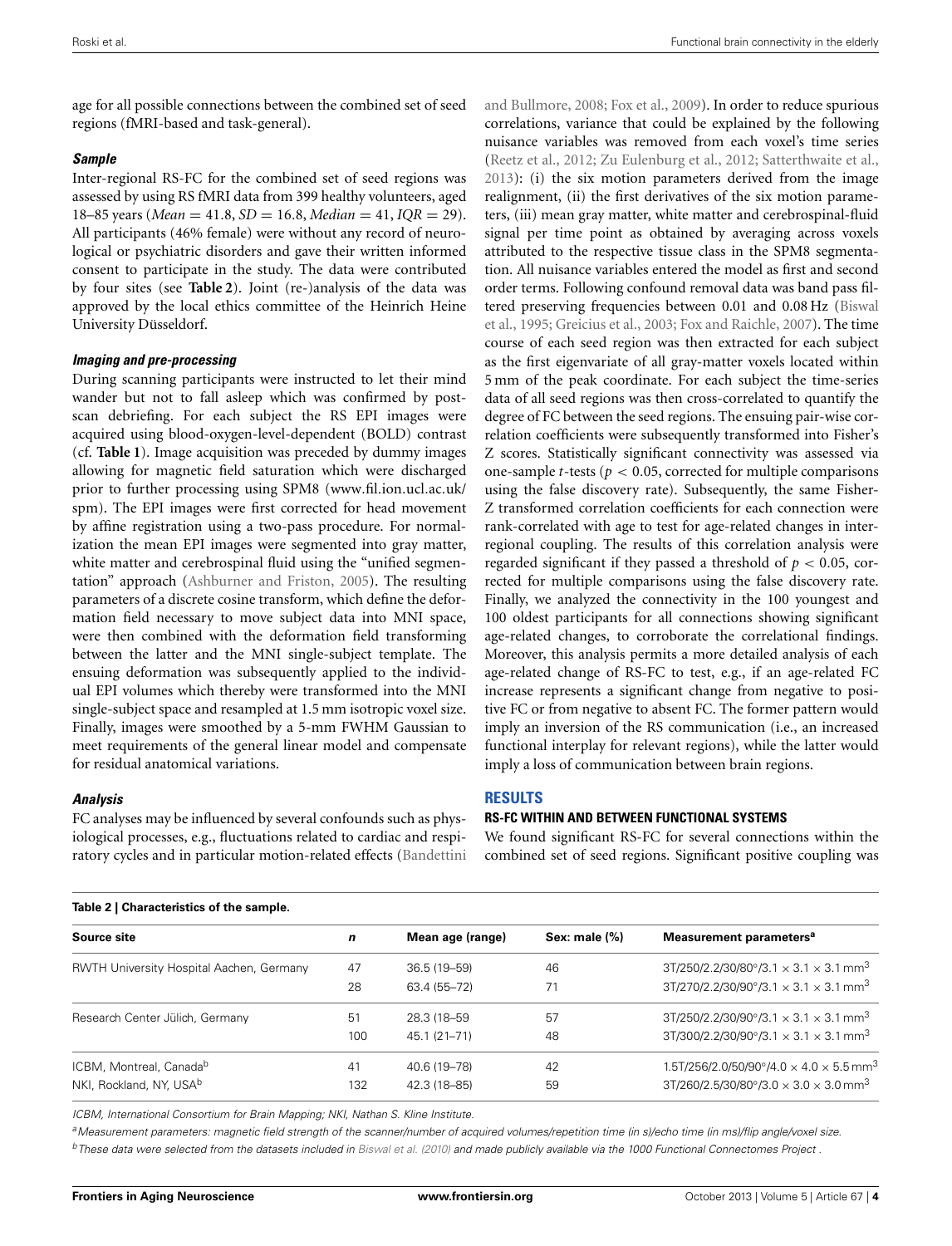

<span id="page-4-0"></span>found for: (i) SMAr with bilateral OP4 and bilateral AIC; (ii) left AIC with bilateral OP4; (iii) right AIC with bilateral OP4 and right area 7A; (iv) bilateral dPMC each with ipsilateral area 7A; (v) right DPMC with left area 7A; (vi) interhemispheric connections between bilateral regions AIC, dPMC, OP4, and area 7A (see **[Figure 4A](#page-4-0)**). Noticeably, positive coupling was thus predominately found between regions with similar functional preferences (in the fMRI study), i.e., intra-domain connections (**[Figure 4A](#page-4-0)**).

Significant negative coupling (i.e., anti-correlations) was found for the following connections: (i) SMAr with bilateral area 7A and right dPMC; (ii) bilateral OP4 to bilateral area 7A and dPMC; (iii) right AIC with bilateral dPMC and left AIC with left dPMC (see **[Figure 4B](#page-4-0)**). Negative RS coupling was thus predominantly observable for inter-domain connections (**[Figure 4B](#page-4-0)**), i.e., for regions with differing functional preferences in the original fMRI study.

#### **AGE-RELATED CHANGES OF RS-FC**

For several connections, significant age effects on RS-FC were found (**[Figure 5](#page-5-0)**). Specifically, RS-FC between SMAr and bilateral AIC and OP4, respectively, decreased with age. Also, the interhemispheric connectivity between left and right area OP4 and left and right AIC decreased with age. In contrast, an age-related increase of RS-FC was found for the bilateral connection of the DPMC and area 7A to the SMAr. Furthermore, area 7A bilaterally showed increased RS-FC to ipsilateral area OP4, whereas the right area 7A additionally showed an age-related increase of FC to the contralateral OP4. The supplementary extreme-group analysis in which we directly compared the 100 youngest and 100 oldest participants yielded significant differences for all connections that showed a significant association between RS-FC and age (see **[Table 3](#page-6-0)**), corroborating the age-related correlational findings.

## **DISCUSSION**

The present study investigated age-related differences in taskindependent FC among a set of brain regions that was based on a previous fMRI study [\(Roski et al., 2013\)](#page-9-3) to show a dedifferentiated recruitment pattern for visual-attention or sensorimotor demands (sensorimotor area OP4 and attention-related areas 7A and dPMC). This set was supplemented by task-general regions showing significant co-activation with all functional seeds across a broad range of tasks as identified by MACM analyses (SMAr and bilateral AIC). Together, these regions were used as seed regions for a network RS-FC analysis. This analysis demonstrated that regions belonging to the same functional domain show positive FC with each other, whereas regions belonging to different functional domains are anti-correlated with each other. The analysis of age-related changes in the RS-FC within the network revealed selective alterations of inter-regional connections, highlighting potential neural correlates of common age-related behavioral changes.

#### **MAIN EFFECTS OF RESTING-STATE FUNCTIONAL CONNECTIVITY**

The RS-FC analysis showed significant positive or negative correlations between RS activity of several seeds. When contrasting the RS-FC pattern with the task-dependent connectivity pattern (MACM), some connections showed corresponding FC, whereas other connections showed no FC congruency (for a detailed discussion see supplementary material). Positive RS-FC was predominantly observed between brain regions associated with similar functional systems (**[Figure 5A](#page-5-0)**), whereas negatively correlated RS-FC was predominantly observed between regions belonging to different functional systems (see **[Figure 5B](#page-5-0)**). In other words, RS activity in regions with similar functional characteristics appears to be positively correlated, whereas RS activity in regions with different functional properties is negatively correlated. In summary, the (original) functional distinction of the combined set of seed regions was well corroborated by its RS-FC pattern. Our results are thus in line with previous studies showing temporal correlations across functionally related areas, thereby forming RS net[works that mirror task-related functional systems \(](#page-8-23)De Luca et al., [2006;](#page-8-23) [Smith et al.](#page-9-16), [2009;](#page-9-16) [Biswal et al., 2010\)](#page-8-22).

In turn, we found that negative FC was predominantly found between regions from different domains. These results underline an intrinsic, functionally driven organization of the human brain and are supported by studies showing that regions with apparently opposing functionality are negatively correlated in their RS-FC [\(Greicius et al., 2003](#page-8-20); [Roskies et al., 2013](#page-9-17); [Schlegel et al.,](#page-9-18) [2013](#page-9-18)).

#### **AGE-DEPENDENT DIFFERENCES IN RS-FC**

First of all, it is noteworthy that not all connections showed age-related changes, arguing against a general and unspecific age-related decline in the task-independent functional coupling between brain regions. Instead, it appears that changes across the lifespan occur selectively. Connections that showed age-related changes, however, mostly featured reductions of functional correlations, as both positive and negative RS-FC moved closer to zero with age. In other words, the task-independent functional correlation (i.e., negative or positive RS-FC) within and between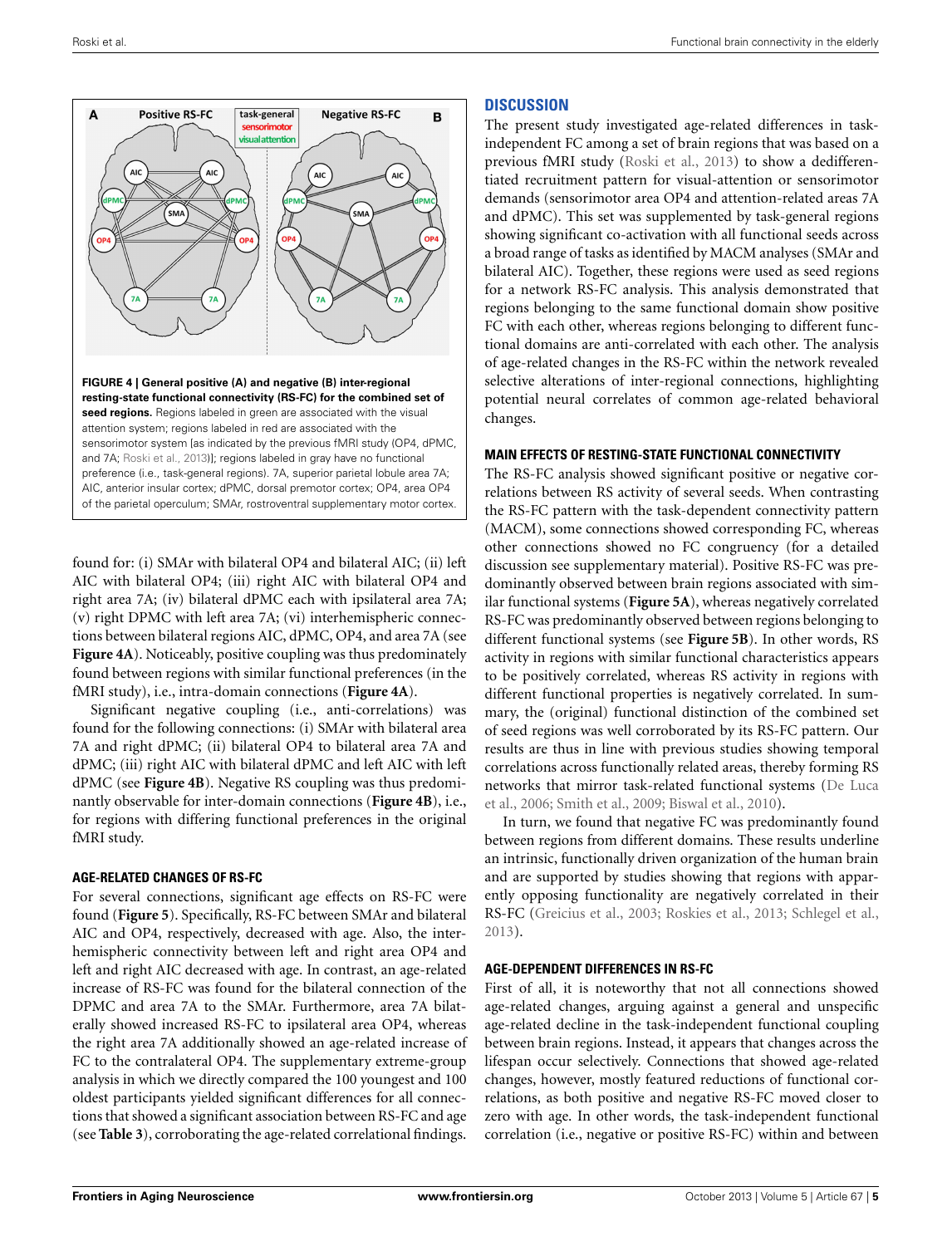

<span id="page-5-0"></span>the present networks appears to be diminished in older adults (see **[Figure 5B](#page-5-0)**) making the network structure less distinct. According to the "disconnection" hypothesis proposed by [O'sullivan et al.](#page-9-19) [\(2001\)](#page-9-19), such functional "disruptions" in a network are associated with deteriorated white matter integrity and poorer cognitive performance across several functional domains. In line with this, a decreased FC *within* a distinct network, i.e., the default-mode network [\(Andrews-Hanna et al.](#page-8-24), [2007](#page-8-24); [Tomasi and Volkow](#page-9-20), [2012](#page-9-20)), which is relevant for internally directed mental states including reme[mbering, planning, and related cognitive functions \(](#page-8-20)Greicius et al., [2003](#page-8-20); [Fransson](#page-8-25), [2005](#page-8-25); [Buckner and Carroll, 2007\)](#page-8-26) was demonstrated with age. In contrast to this, our findings indicate less RS communication *between* different task-related networks (i.e., visual-attention and sensorimotor networks). Nevertheless, we also found a few connections showing an increase in FC. The healthy aging brain is thus not only subject to functional decline but rather responds selectively to presumable structural or biochemical neuronal changes in the elderly. Again, this finding is particularly important in that it underlines that connectivity is not reduced *per se*, which may potentially be deemed

to reflect systematic confounds. Rather, we found decreased (closer to zero), increased, or unchanged connections in our large sample.

### *Age-dependent differences in RS-FC within the sensorimotor system*

The present results showed an age-related reduction of the taskindependent interhemispheric connection of the left and right area OP4. This region is assumed to play a role in sensorimotor integration processes, such as incorporating sensory feedback into [motor actions](#page-8-27) [\(Rizzolatti and Wolpert](#page-9-21)[,](#page-8-27) [2005](#page-9-21)[;](#page-8-27) Halsband and Lange, [2006\)](#page-8-27) and tactile object recognition and manipulation [\(Inoue et al.](#page-8-28), [2002;](#page-8-28) [Wasaka et al., 2005](#page-9-22)). As a consequence of the decreased interhemispheric FC for this region, a diminished communication within this "sensorimotor feedback" system may develop in advanced age. A study on age-related behavioral slowing in sensorimotor tasks, suggesting a dysregulation of sensorimotor processing [\(Yordanova et al.](#page-9-23), [2004\)](#page-9-23), corroborates this assumption. In line with this, increased age is associated with slower performance in speeded motor tasks [\(Salthouse, 2000\)](#page-9-24).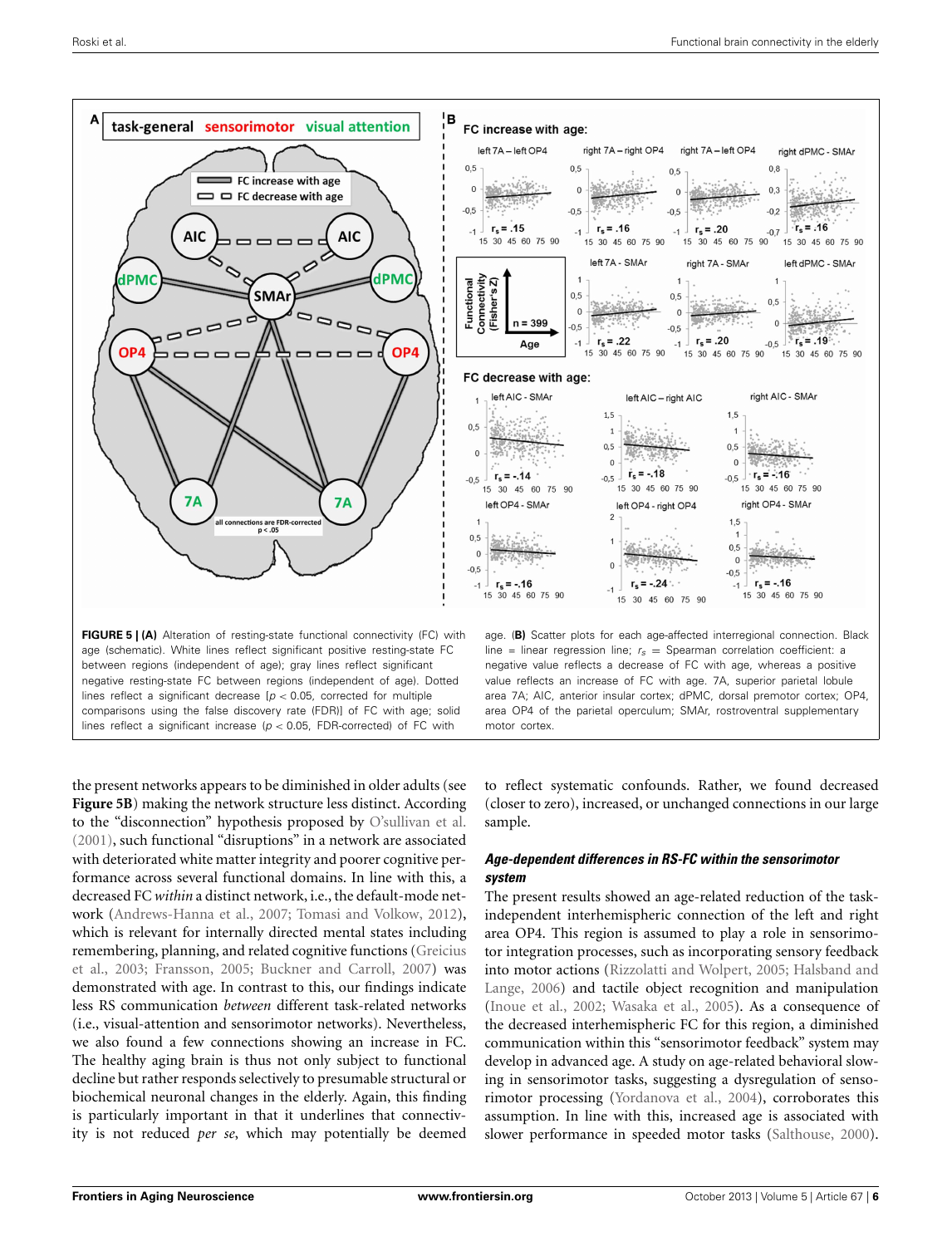<span id="page-6-0"></span>**Table 3 | Age differences in intrinsic functional connectivity.**

| <b>Connection</b> | Mean $r_{\text{voung}}$ | Mean $r_{old}$ | <b>Correlation</b><br>with age $(r_s)$ |  |
|-------------------|-------------------------|----------------|----------------------------------------|--|
| L 7A-L OP4        | $-0.164***$             | $-0.087***$    | 0.15                                   |  |
| L 7A—SMAr         | $-0.111***$             | $-0.004$       | 0.22                                   |  |
| R 7A-L OP4        | $-0.175***$             | $-0.093***$    | 0.20                                   |  |
| R 7A-R OP4        | $-0.151***$             | $-0.071***$    | 0.16                                   |  |
| R 7A—SMAr         | $-0.077***$             | 0.019          | 0.20                                   |  |
| L AIC—R AIC       | $0.515***$              | $0.445***$     | $-0.18$                                |  |
| L dPMC—SMAr       | $-0.022$                | $0.067**$      | 0.19                                   |  |
| R dPMC—SMAr       | $-0.041$                | 0.042          | 0.16                                   |  |
| L OP4—R OP4       | $0.472***$              | $0.322***$     | $-0.24$                                |  |
| L OP4-SMAr        | $0.107***$              | 0.025          | $-0.16$                                |  |
| R OP4-SMAr        | $0.154***$              | $0.078***$     | $-0.17$                                |  |
| SMAr—L AIC        | $0.289***$              | $0.200***$     | $-0.14$                                |  |
| SMAr-R AIC        | $0.314***$              | $0.212***$     | $-0.16$                                |  |
|                   |                         |                |                                        |  |

*Mean ryoung and mean relderly denote group-averaged functional connectivity (FC) in the 100 youngest and 100 oldest participants, respectively. R, right; L, left; 7A, superior parietal area 7A; OP4, area OP4 of the parietal operculum; SMAr, rostroventral supplementary motor area; AIC, anterior insular cortex; dPMC, dorsal premotor cortex.*

*\*\*significant at p < 0.001, \*\*\*significant at p < 0.0001.*

Finally, even in simple tasks (i.e., auditory and visual choice reactions), age-related changes within the sensorimotor system appear to affect performance [\(Yordanova et al.](#page-9-23), [2004](#page-9-23)). Although area OP4 represents only a single node within the sensorimotor system, the altered task-independent coupling for this regions may indicate a neural correlate of the above-mentioned behavioral difficulties observed in older adults.

## *Age-dependent differences in RS-FC between visual-attention and sensorimotor-related regions*

Age-related increases in RS-FC were observed for inter-system connections, i.e., between sensorimotor-related and visual attention–related regions (OP4—7A; see **[Figure 5](#page-5-0)**). Importantly, RS-FC showed an anti-correlated pattern between those regions in the young subsample (**[Figure 4B](#page-4-0)**). Thus, in young adults, task-independent neural activity in OP4 is accompanied by deactivation of area 7A and vice versa. This anti-correlation appears to be diminished in older adults, as RS-FC increased with age, approaching zero (see **[Figure 5](#page-5-0)**). In other words, switching or mutual suppression (both of which would result in anticorrelation) between both sensorimotor and visual-attention network activity seems to be deteriorated in advanced age, potentially resulting in less distinct processing. This effect corroborates the fMR[I](#page-9-3) [study](#page-9-3) [the](#page-9-3) [functional](#page-9-3) [seed](#page-9-3) [regions](#page-9-3) [were](#page-9-3) [derived](#page-9-3) [from](#page-9-3) [\(](#page-9-3)Roski et al., [2013](#page-9-3)). In that study we observed less differentiated taskdependent neural activity within areas 7A and OP4 in older adults, i.e., their activation patterns became less specific with age. Hence, the age-related changes of RS-FC observed here might reflect the previously demonstrated age-related alteration of a task-dependent activation pattern. Changes of intrinsic connectivity may hence be considered as a potential predictor for changes in task-dependent activation.

## *Age-dependent differences in RS-FC between task-specific regions and task-general seeds*

Decreased RS-FC was observed between OP4 and the task-general SMAr, suggesting reduced communication between these regions with age. A similar effect was found for the attention-related area 7A. Here RS-FC was negative in the young subsample (see **[Table 3](#page-6-0)**), the age-related FC increase (toward zero) reflects a loss of this anti-correlation, i.e., again a reduced communication. In other words, with age SMAr shows a less distinct connectivity with sensorimotor and visual attention related regions. In contrast, we found no significant age-related changes in RS-FC between the second task-general region (i.e., AIC in each hemisphere), and the task-specific regions.

The AIC is known to be a highly integrative region with relevance for the processing of somatosensory, cognitive and socialemotional information [\(Kurth et al., 2010\)](#page-9-25). Likewise, the SMA is known to integrate neural information relevant for the internal [generation](#page-8-29) [of](#page-8-29) [movements](#page-8-29) [\(Picard and Strick](#page-9-26)[,](#page-8-29) [1996](#page-9-26)[;](#page-8-29) Jenkins et al., [2000;](#page-8-29) [Thickbroom et al.](#page-9-27)[,](#page-9-28) [2000](#page-9-27)[;](#page-9-28) [Crosson et al.](#page-8-30)[,](#page-9-28) [2001](#page-8-30)[;](#page-9-28) Weeks et al., [2001](#page-9-28); [Cunnington et al.](#page-8-31), [2002\)](#page-8-31). In line with this, we here identified the task-general regions SMAr and AIC by significant task-based FC to all of the fMRI-based seeds. Hence, both regions seem to subserve higher-order cognitive processes interacting with both sensorimotor and visual attention specific regions. In their influential study, [Dosenbach et al.](#page-8-32) [\(2006](#page-8-32)) proposed a "core system for the implementation of task sets." In that study, SMA and bilateral AIC were shown to be associated with the initiation and the maintenance of mental task sets. Notably, the present task-general regions closely correspond to this "core system" found by Dosenbach and colleagues. In another line of studies it was shown that regions in a very similar position as our task-general SMAr and AIC do not respond in a task-specific manner but rather to the degree of personal salience across tasks (e.g., [Craig](#page-8-33), [2002;](#page-8-33) [Curtis and D'Esposito, 2003](#page-8-34); [Kerns et al., 2004](#page-8-35)). This "salience network" is thought to integrate highly processed sensory data with visceral, autonomic, and hedonic information [\(Damasio](#page-8-36), [2000](#page-8-36)), so that the organism can decide what to do (or not to do) next. The reduced RS-FC with age between SMAr and the task-specific regions may hence imply difficulties for older adults to initiate, maintain, and switch activation in task-relevant functional systems. At the behavioral level, such difficulties were demonstrated for older adults during global task switc[hing](#page-9-30) [\(Wasylyshyn et al.](#page-9-29)[,](#page-9-30) [2011](#page-9-29)[\) and dual-tasking \(](#page-9-30)Verhaeghen et al., [2003](#page-9-30); [Just et al.](#page-8-37), [2008\)](#page-8-37), that is, in situations where different mental task sets have to be constantly (re-)initiated or simultaneously maintained. The demonstrated age-related reduction in RS-FC between task-set control regions and task-specific regions (related to visual attention or sensorimotor processing) may reflect these difficulties at the neural level.

Moreover, our results also indicated a decreased functional coupling within the task-general network, i.e., between the SMAr, left and right AIC. As mentioned before, these regions represent basic nodes within a network assumed to be involved in taskswitching and dual-tasking processes. The reduced intercommunication of these regions in older adults strengthens our above interpretation that intrinsic age-related changes possibly mediate task-switching and dual-tasking difficulties in older adults.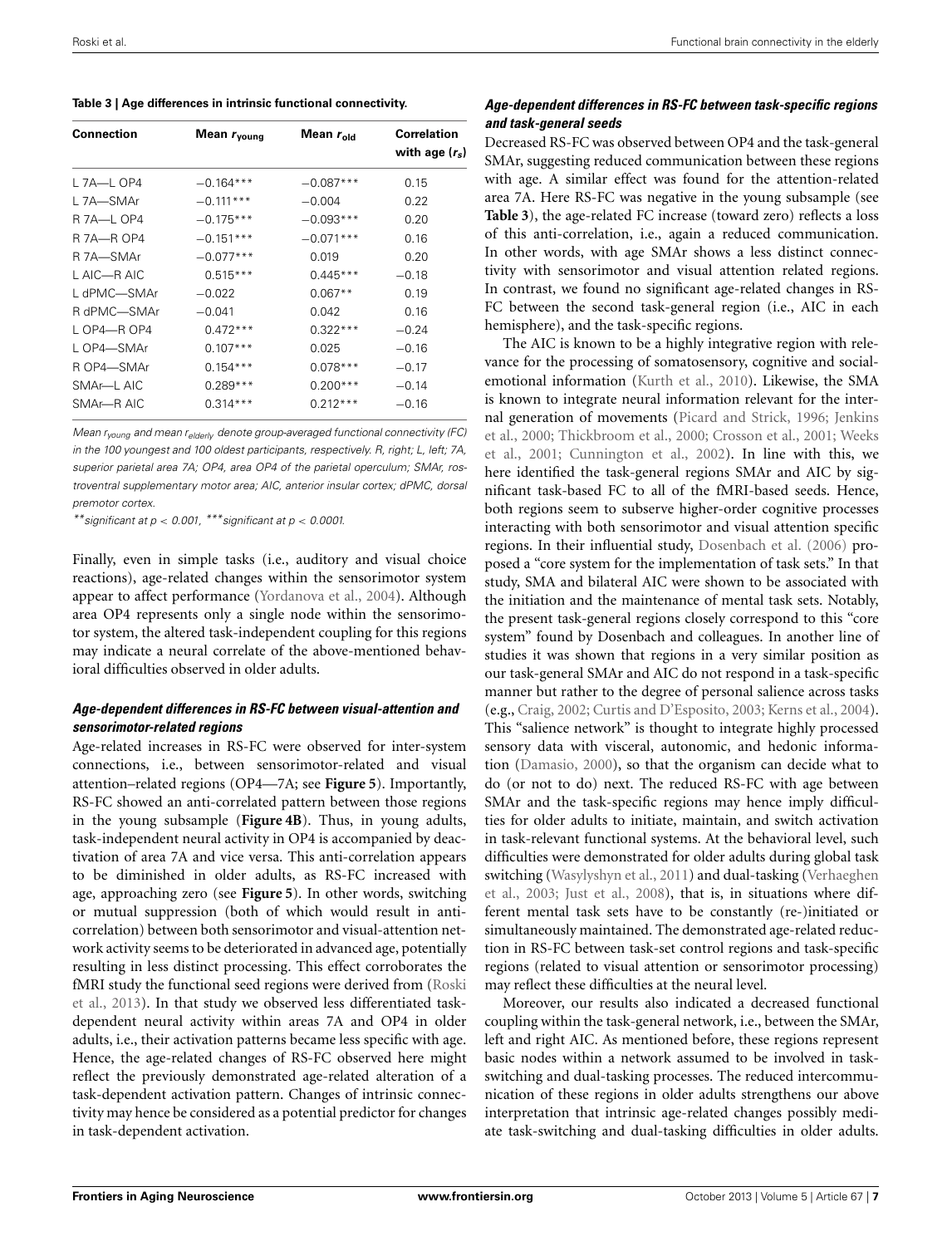In line with this, increased task-switching costs were interpreted in terms of an age-related impairment in the ability to internally differentiate among task sets [\(Keith et al.](#page-8-38), [2004\)](#page-8-38).

In summary, we found reduced task-independent communication within the task-general regions as well as between the task-general region SMAr and the functional seed regions. The reduced communication within the task-general regions may reflect difficulties for older adults during task-switching and dualtasking. Moreover, the reduced communication to the functional seed regions (sensorimotor and visual attention) may indicate more task specific impairments for older adults. In line with this, the interaction of the visual-attention and sensorimotor systems seems to be deteriorated in older adults [\(Szturm et al., 2013](#page-9-31)), possibly provoked by a deteriorated communication with the task-set system (task-general regions).

At the neural level, these intrinsic changes of intercommunication within and between the task-set system and functional seed regions might also explain the reduced distinctiveness of task-independent brain activity in the two functional systems (sensorimotor and visual attention), as found in our former study [\(Roski et al.](#page-9-3), [2013](#page-9-3)). In particular, the interplay of both systems may be controlled less precisely, potentially resulting in less distinct regional activations of task-specific brain regions.

Finally, an increased RS-FC with age was observed for the connection between the visual-attention-related dPMC and the task-general SMAr. In contrast to the decreased communication between the attention-related area 7A and task-general SMAr, this age-related increase reflects an enhancement of communication for this connection. In line with this, it was shown that older (vs. younger) adults often recruit more frontal regions to successf[ully perform a visual attention task](#page-9-32) [\(Ansado et al., 2012](#page-8-39)[;](#page-9-32) Li et al., [2013\)](#page-9-32). Our findings of decreased FC between 7A and SMAr and increased FC between dPMC and SMAr thus reflects that the communication between the more posterior area 7A and SMAr declines with age, whereas the communication between the more anterior dPMC and SMAr is enhanced. This effect may reflect an i[ntrinsic](#page-8-40) [posterior-to-anterior](#page-8-40) [shift](#page-8-40) [in](#page-8-40) [aging](#page-8-40) [\(PASA;](#page-8-40) [cf.](#page-8-40) Davis et al., [2008\)](#page-8-40) for cognitive control within the visual attention system and, moreover, demonstrates that the PASA-effect, previously reported for regional brain activity, may also extend to RS-FC.

#### **LIMITATIONS AND FUTURE DIRECTIONS**

First, the current cross-sectional study offers the advantages of a large sample. However, some drawbacks have to be mentioned. Although a relation between age and changes in the interregional connection is clear, the causality between both is not positively determinable. In other words, there is no information on which variable caused the other. Moreover, we cannot completely exclude that additional variables, e.g., structural or neurochemical alterations, may influence the findings of the current study. In future research, the combination of structural MRI (e.g., diffusion tensor imaging), functional MRI, and neurochemical measurements, may extend the understanding of the causalities on FC changes in the aging brain. Second, since the analyzed functional networks reflect only parts of the visual-attention or sensorimotor system that showed an age-related loss of neural specificity, inferences from our results on age-related RS-FC changes between entire functional networks have to be regarded with caution. Nevertheless, our study indicates that healthy aging is associated with task-independent connectivity changes within and across task-specific brain network nodes. Furthermore, the current sample was derived by four different sites. Although all participants were screened for psychiatric and neurological disorders, the threshold for sub-clinical cognitive impairments may vary between them. Hence, the sample may contain some patients with sub-clinical symptoms. Finally, in the current sample we were unable to relate individual FC parameters to performance. Further studies should hence combine performance measurements with neuroimaging during task performance and task-free states in the same participants. This would permit investigating more direct relations of different age-related neural changes, their interdependencies, and their association with performance (see, e.g., [Andrews-Hanna et al., 2007;](#page-8-24) [Madden et al.](#page-9-33)[,](#page-9-34) [2010](#page-9-33)[;](#page-9-34) Schulte et al., [2011\)](#page-9-34).

## **CONCLUSIONS**

The present study corroborates the notion that RS activity reflects the functional organization of the human brain [\(De Luca et al.](#page-8-23), [2006](#page-8-23); [Biswal et al.](#page-8-22), [2010](#page-8-22)), as RS activity in regions with similar functional characteristics was positively correlated, whereas RS activity in regions with different functional properties was negatively correlated but also revealed anti-correlation between task-specific and (co-activated) task general regions. Second, agerelated changes in network FC seem to be connection-specific, as not all RS connections were affected, and changes comprised both increases and decreases in RS-FC. Third, the majority of the observed age-related changes indicated a reduction of communication in the aging brain, as both correlations and anticorrelations were attenuated. Task-general regions, presumably relevant for the implementation and maintenance of task sets, showed reduced interregional RS-FC, in line with well-known difficulties of older adults in task-switching or dual-tasking. Furthermore, the communication between system-specific brain regions and the global task-set system seems to be intrinsically deteriorated, potentially leading to less differentiated regional brain activity during visual-attention and sensorimotor tasks, respectively [\(Roski et al., 2013\)](#page-9-3). Finally, an age-related posteriorto-anterior shift was observed for the RS connectivity between areas of the visual attention system, in line with the PASA theory [\(Davis et al.](#page-8-40), [2008](#page-8-40)). In conclusion, our findings demonstrate that previously observed behavioral and functional brain activity changes concur with intrinsic FC changes in the healthy aging brain.

## **ACKNOWLEDGMENTS**

Funding was granted by the National Institute of Mental Health (R01-MH074457; Peter T. Fox, Angela R. Laird, Simon B. Eickhoff), the Initiative and Networking Fund of the Helmholtz Association within the Helmholtz Alliance on Systems Biology (Human Brain Model; Karl Zilles, Simon B. Eickhoff), the Helmholtz Alliance for Mental Health in an Aging Society (HelMA; Katrin Amunts, Karl Zilles), and the German Research Foundation (DFG, EI 816/4-1, Simon B. Eickhoff; and LA 3071/3- 1, Robert Langner, Simon B. Eickhoff).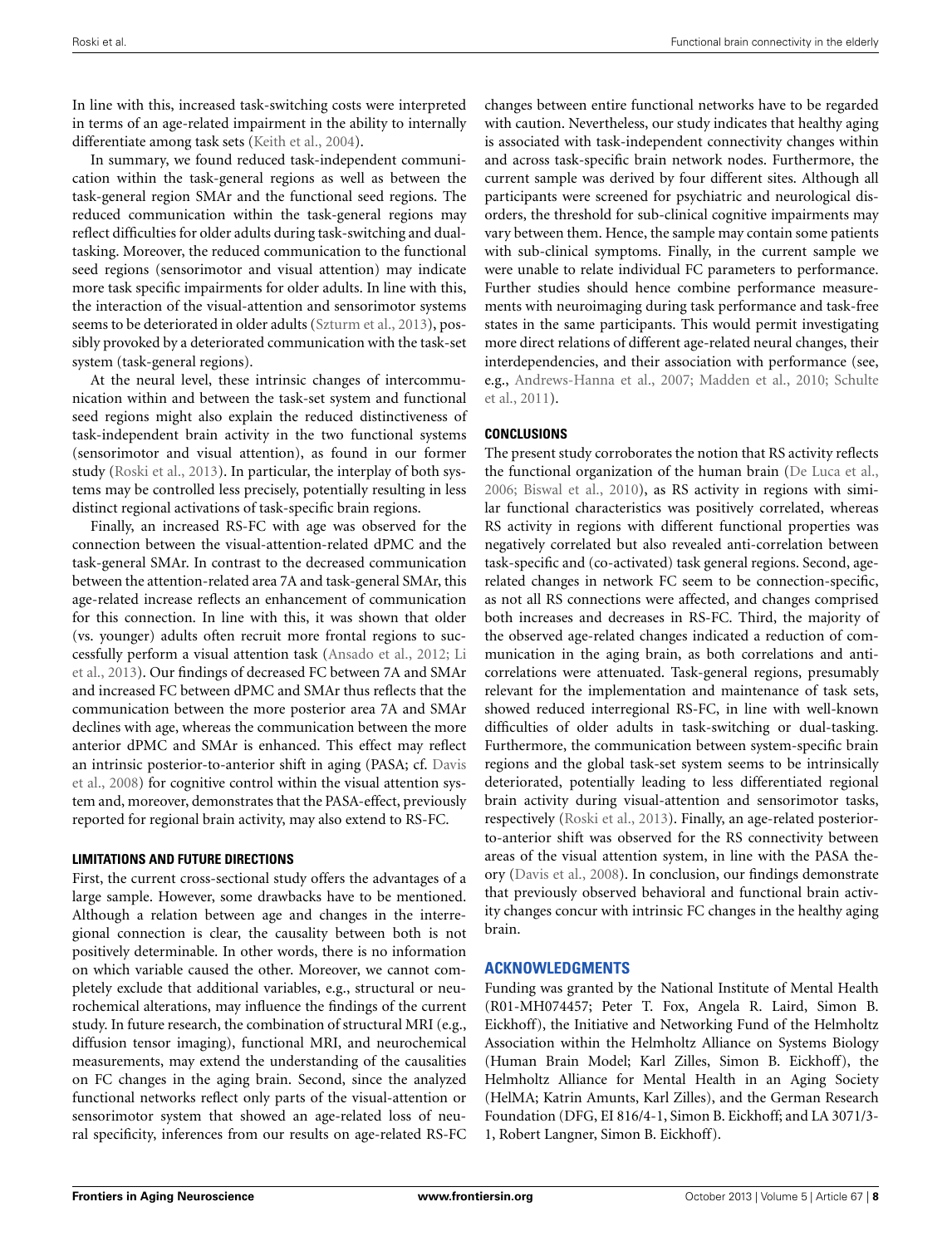## **SUPPLEMENTARY MATERIAL**

The Supplementary Material for this article can be found online at: [http://www.frontiersin.org/journal/10.3389/](http://www.frontiersin.org/journal/10.3389/fnagi.2013.00067/abstract) [fnagi.2013.00067/abstract](http://www.frontiersin.org/journal/10.3389/fnagi.2013.00067/abstract)

# **Figure S1 | Visualization of the co-activation map for each task-specific**

**seed region as revealed by meta-analytic connectivity modeling (MACM).** L, left; R, right; DPMC, dorsal premotor cortex; 7A, superior parietal area 7A; OP4, area OP4 of the parietal operculum.

## **REFERENCES**

- <span id="page-8-12"></span>Amiez, C., Kostopoulos, P., Champod, A. S., and Petrides, M. (2006). Local morphology predicts functional organization of the dorsal premotor region in the human brain. *J. Neurosci.* 26, 2724–2731. doi: 10.1523/JNEUROSCI.4739- 05.2006
- <span id="page-8-24"></span>Andrews-Hanna, J. R., Snyder, A. Z., Vincent, J. L., Lustig, C., Head, D., Raichle, M. E., et al. (2007). Disruption of large-scale brain systems in advanced aging. *Neuron* 56, 924–935. doi: 10.1016/j.neuron.2007.10.038
- <span id="page-8-39"></span>Ansado, J., Monchi, O., Ennabil, N., Faure, S., and Joanette, Y. (2012). Loaddependent posterior-anterior shift in aging in complex visual selective attention situations. *Brain Res.* 1454, 14–22. doi: 10.1016/j.brainres.2012.02.061
- <span id="page-8-16"></span>Ashburner, J., and Friston, K. J. (2005). Unified segmentation. *Neuroimage* 26, 839–851. doi: 10.1016/j.neuroimage.2005.02.018
- <span id="page-8-4"></span>Baltes, P. B., and Lindenberger, U. (1997). Emergence of a powerful connection between sensory and cognitive functions across the adult life span: a new window to the study of cognitive aging? *Psychol. Aging* 12, 12–21. doi: 10.1037/0882-7974.12.1.12
- <span id="page-8-17"></span>Bandettini, P. A., and Bullmore, E. (2008). Endogenous oscillations and networks in functional magnetic resonance imaging. *Hum. Brain Mapp.* 29, 737–739. doi: 10.1002/hbm.20607
- <span id="page-8-19"></span>Biswal, B., Yetkin, F. Z., Haughton, V. M., and Hyde, J. S. (1995). Functional connectivity in the motor cortex of resting human brain using echo-planar MRI. *Magn. Reson. Med.* 34, 537–541. doi: 10.1002/mrm.1910340409
- <span id="page-8-22"></span>Biswal, B. B., Mennes, M., Zuo, X. N., Gohel, S., Kelly, C., Smith, S. M., et al. (2010). Toward discovery science of human brain function. *Proc. Natl. Acad. Sci. U.S.A.* 107, 4734–4739. doi: 10.1073/pnas.0911855107
- <span id="page-8-10"></span>Brown, M. R., Desouza, J. F., Goltz, H. C., Ford, K., Menon, R. S., Goodale, M. A., et al. (2004). Comparison of memory- and visually guided saccades using event-related fMRI. *J. Neurophysiol.* 91, 873–889. doi: 10.1152/jn.00382.2003
- <span id="page-8-26"></span>Buckner, R. L., and Carroll, D. C. (2007). Self-projection and the brain. *Trends Cogn. Sci.* 11, 49–57. doi: 10.1016/j.tics.2006.11.004
- <span id="page-8-33"></span>Craig, A. D. (2002). How do you feel? Interoception: the sense of the physiological condition of the body. *Nat. Rev. Neurosci.* 3, 655–666. doi: 10.1038/nrn894
- <span id="page-8-30"></span>Crosson, B., Sadek, J. R., Maron, L., Gokcay, D., Mohr, C. M., Auerbach, E. J., et al. (2001). Relative shift in activity from medial to lateral frontal cortex during internally versus externally guided word generation. *J. Cogn. Neurosci.* 13, 272–283. doi: 10.1162/089892901564225
- <span id="page-8-31"></span>Cunnington, R., Windischberger, C., Deecke, L., and Moser, E. (2002). The preparation and execution of self-initiated and externally-triggered movement: a study of event-related fMRI. *Neuroimage* 15, 373–385. doi: 10.1006/nimg.2001.0976
- <span id="page-8-34"></span>Curtis, C. E., and D'Esposito, M. (2003). Persistent activity in the prefrontal cortex during working memory. *Trends Cogn. Sci.* 7, 415–423. doi: 10.1016/S1364- 6613(03)00197-9
- <span id="page-8-36"></span>Damasio, A. R. (2000). *The Feeling of What Happens: Body and Emotion in the Making of Consciousness*. Orlando, FL: Mariner Books.
- <span id="page-8-2"></span>Daselaar, S. M., Fleck, M. S., Dobbins, I. G., Madden, D. J., and Cabeza, R. (2006). Effects of healthy aging on hippocampal and rhinal memory functions: an event-related fMRI study. *Cereb. Cortex* 16, 1771–1782. doi: 10.1093/cercor/bhj112
- <span id="page-8-40"></span>Davis, S. W., Dennis, N. A., Daselaar, S. M., Fleck, M. S., and Cabeza, R. (2008). Que PASA? The posterior-anterior shift in aging. *Cereb. Cortex* 18, 1201–1209. doi: 10.1093/cercor/bhm155
- <span id="page-8-23"></span>De Luca, M., Beckmann, C. F., De Stefano, N., Matthews, P. M., and Smith, S. M. (2006). fMRI resting state networks define distinct modes of longdistance interactions in the human brain. *Neuroimage* 29, 1359–1367. doi: 10.1016/j.neuroimage.2005.08.035
- <span id="page-8-5"></span>Delbeuck, X., Van der Linden, M., and Collette, F. (2003). Alzheimer's disease as a disconnection syndrome? *Neuropsychol. Rev.* 13, 79–92. doi: 10.1023/A:1023832305702
- <span id="page-8-3"></span>Dennis, N. A., Hayes, S. M., Prince, S. E., Madden, D. J., Huettel, S. A., and Cabeza, R. (2008). Effects of aging on the neural correlates of successful item and source memory encoding. *J. Exp. Psychol. Learn. Mem. Cogn.* 34, 791–808. doi: 10.1037/0278-7393.34.4.791
- <span id="page-8-32"></span>Dosenbach, N. U. F., Visscher, K. M., Palmer, E. D., Miezin, F. M., Wenger, K. K., Kang, H. S. C., et al. (2006). A core system for the implementation of task sets. *Neuron* 50, 799–812. doi: 10.1016/j.neuron.2006.04.031
- <span id="page-8-8"></span>Eickhoff, S. B., Amunts, K., Mohlberg, H., and Zilles, K. (2006a). The human parietal operculum. II. Stereotaxic maps and correlation with functional imaging results. *Cereb. Cortex* 16, 268–279. doi: 10.1093/cercor/bhi106
- <span id="page-8-9"></span>Eickhoff, S. B., Schleicher, A., Zilles, K., and Amunts, K. (2006b). The human parietal operculum. I. Cytoarchitectonic mapping of subdivisions. *Cereb. Cortex* 16, 254–267. doi: 10.1093/cercor/bhi105
- <span id="page-8-6"></span>Eickhoff, S. B., and Grefkes, C. (2011). Approaches for the integrated analysis of structure, function and connectivity of the human brain. *Clin. EEG Neurosci.* 42, 107–121. doi: 10.1177/155005941104200211
- <span id="page-8-7"></span>Eickhoff, S. B., Jbabdi, S., Caspers, S., Laird, A. R., Fox, P. T., Zilles, K., et al. (2010). Anatomical and functional connectivity of cytoarchitectonic areas within the human parietal operculum. *J. Neurosci.* 30, 6409–6421. doi: 10.1523/JNEUROSCI.5664-09.2010
- <span id="page-8-13"></span>Eickhoff, S. B., Laird, A. R., Grefkes, C., Wang, L. E., Zilles, K., and Fox, P. T. (2009). Coordinate-based activation likelihood estimation meta-analysis of neuroimaging data: a random-effects approach based on empirical estimates of spatial uncertainty. *Hum. Brain Mapp.* 30, 2907–2926. doi: 10.1002/hbm.20718
- <span id="page-8-0"></span>Eyler, L. T., Sherzai, A., Kaup, A. R., and Jeste, D. V. (2011). A review of functional brain imaging correlates of successful cognitive aging. *Biol. Psychiatry* 70, 115–122. doi: 10.1016/j.biopsych.2010.12.032
- <span id="page-8-11"></span>Ford, K. A., Goltz, H. C., Brown, M. R., and Everling, S. (2005). Neural processes associated with antisaccade task performance investigated with event-related FMRI. *J. Neurophysiol.* 94, 429–440. doi: 10.1152/jn.00471.2004
- <span id="page-8-21"></span>Fox, M. D., and Raichle, M. E. (2007). Spontaneous fluctuations in brain activity observed with functional magnetic resonance imaging. *Nat. Rev. Neurosci.* 8, 700–711. doi: 10.1038/nrn2201
- <span id="page-8-18"></span>Fox, M. D., Zhang, D., Snyder, A. Z., and Raichle, M. E. (2009). The global signal and observed anticorrelated resting state brain networks. *J. Neurophysiol.* 101, 3270–3283. doi: 10.1152/jn.90777.2008
- <span id="page-8-25"></span>Fransson, P. (2005). Spontaneous low-frequency BOLD signal fluctuations: an fMRI investigation of the resting-state default mode of brain function hypothesis. *Hum. Brain Mapp.* 26, 15–29. doi: 10.1002/hbm.20113
- <span id="page-8-1"></span>Grady, C. (2012). The cognitive neuroscience of ageing. *Nat. Rev. Neurosci.* 13, 491–505. doi: 10.1038/nrn3256
- <span id="page-8-20"></span>Greicius, M. D., Krasnow, B., Reiss, A. L., and Menon, V. (2003). Functional connectivity in the resting brain: a network analysis of the default mode hypothesis. *Proc. Natl. Acad. Sci. U.S.A.* 100, 253–258. doi: 10.1073/pnas.0135058100
- <span id="page-8-27"></span>Halsband, U., and Lange, R. K. (2006). Motor learning in man: a review of functional and clinical studies. *J. Physiol. Paris* 99, 414–424. doi: 10.1016/j.jphysparis.2006.03.007
- <span id="page-8-15"></span>Hoffstaedter, F., Sarlon, J., Grefkes, C., and Eickhoff, S. B. (2012). Internally vs. externally triggered movements in patients with major depression. *Behav. Brain Res.* 228, 125–132. doi: 10.1016/j.bbr.2011.11.024
- <span id="page-8-28"></span>Inoue, K., Yamashita, T., Harada, T., and Nakamura, S. (2002). Role of human SII cortices in sensorimotor integration. *Clin. Neurophysiol.* 113, 1573–1578. doi: 10.1016/S1388-2457(02)00162-1
- <span id="page-8-14"></span>Jakobs, O., Langner, R., Caspers, S., Roski, C., Cieslik, E. C., Zilles, K., et al. (2012). Across-study and within-subject functional connectivity of a right temporo-parietal junction subregion involved in stimulus-context integration. *Neuroimage* 60, 2389–2398. doi: 10.1016/j.neuroimage.2012.02.037
- <span id="page-8-29"></span>Jenkins, I. H., Jahanshahi, M., Jueptner, M., Passingham, R. E., and Brooks, D. J. (2000). Self-initiated versus externally triggered movements. II. The effect of movement predictability on regional cerebral blood flow. *Brain* 123(Pt 6), 1216–1228. doi: 10.1093/brain/123.6.1216
- <span id="page-8-37"></span>Just, M. A., Keller, T. A., and Cynkar, J. (2008). A decrease in brain activation associated with driving when listening to someone speak. *Brain Res.* 1205, 70–80. doi: 10.1016/j.brainres.2007.12.075
- <span id="page-8-38"></span>Keith, C., Reddy, R. A., Hahn, H., Lang, H., and Tschierske, C. (2004). The carbosilane unit as a stable building block for liquid crystal design: a new class of ferroelectric switching banana-shaped mesogens. *Chem. Commun. (Camb.)*, 1898–1899. doi: 10.1039/b407890j
- <span id="page-8-35"></span>Kerns, J. G., Cohen, J. D., Macdonald, A. W. 3rd., Cho, R. Y., Stenger, V. A., and Carter, C. S. (2004). Anterior cingulate conflict monitoring and adjustments in control. *Science* 303, 1023–1026. doi: 10.1126/science.1089910